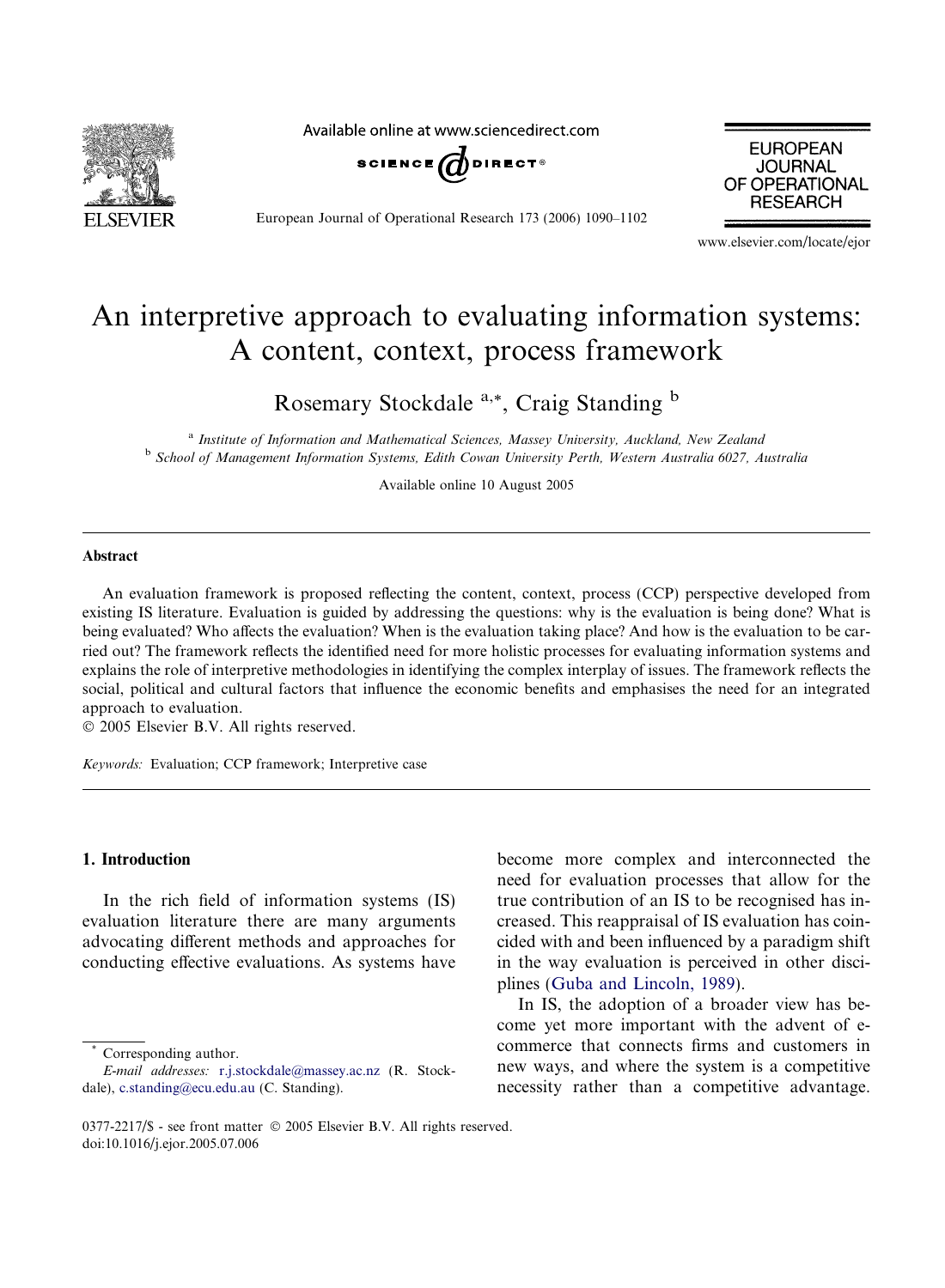This paper's contribution is a holistic evaluation framework that considers the context, content and process of evaluation with the detailed evaluation factors that address what is being evaluated, why the evaluation is being done, those that influence the evaluation, the timing of the evaluation and how the evaluation is to be carried out.

#### 2. Information systems evaluation

The calls for interpretive approaches to IS evaluation that incorporate the recognition of information systems as both social and technical entities have increased since the late 1980s ([Hirsch](#page-11-0)[heim and Smithson, 1988; Symons, 1991; Wal](#page-11-0)[sham, 1993](#page-11-0)). [Hirschheim and Smithson \(1988\)](#page-11-0) argue that treating IS evaluation as a technical problem leads to meaningless conclusions that overlook the social activity inherent in the evaluation process and ignores the political–social environment of an organisation. Their arguments reflect those of [Guba and Lincoln \(1989\)](#page-11-0) in recognising the importance of stakeholders and the need to look beyond evaluation producing an answer. Benefits tend to be qualitative and often intangible and evaluation must look beyond 'a narrow quantification of costs and benefits to an analysis of the opportunities presented by IT, together with the potential constraints on its appli-cation' [\(Symons, 1991, p. 211](#page-12-0)). This broader per-spective is echoed in [Walsham](#page-12-0)'s (1993) view that evaluation is a dynamic socio-political process within multi-level social contexts. Recognition of the socio-political contexts and role of the stakeholders demands an interpretive approach to allow for the deepening of understanding and generation of motivation and commitment to an evaluation.

Although there are many methodologies for evaluating systems, several of them summarised in substantial review papers ([DeLone and](#page-11-0) [McLean, 1992; Farbey et al., 1993; Powell, 1992;](#page-11-0) [Seddon, 1997](#page-11-0)), there are few examples of frameworks from which to build evaluation strategies that encompass the broader context demanded by the interpretive arguments.

This study develops the context, content, process (CCP) idea originally proposed by [Pettigrew](#page-11-0) [\(1985\)](#page-11-0) for his work on organisational change, and later used to critique the literature on IS evaluation by [Symons \(1991\)](#page-12-0). The selection of the CCP perspective has two advantages. First, there is a widespread acceptance of CCP among leading contributions to IS evaluation theory ([Lyytinen et al., 1991; Serafeimidis and Smithson,](#page-11-0) [1998; Smithson and Hirschheim, 1998; Walsham,](#page-11-0) [1993, 1999](#page-11-0)) that has led to recognition of the concepts in much of the recent literature. Second, the concepts are broad enough to accommodate the myriad ideas and arguments in this well-documented field, while still providing parameters for reviewing them. A parsimonious framework provides a structure for building individual evaluation models, thereby supporting [Irani](#page-11-0)'s [\(2002\)](#page-11-0) argument that generic evaluation is not effective.

A major challenge for IS evaluation is to develop frameworks that are sufficiently generic to be applicable to a wide range of applications but also sufficiently detailed to provide effective guidance. This paper proposes a detailed extension to the CCP perspective based on an extensive literature analysis. The use of CCP as an overarching approach to evaluation allows for questions of what is being measured, by whom and for what purpose, to be asked. The interaction and linking between context, content and process allows for the complicated procedure of evaluation to be explored in multiple ways. For example, an exclusive focus on what is to be evaluated ignores the reasons for the evaluation and the stakeholders that impact on the information systems. The context of the organisation, including its history, its relationships and its information flows supports the treating of evaluation as a longitudinal process through the lifecycle of a system. This flexibility encourages deeper questions in regard to socio-technical– political aspects of evaluation to be asked. Such questions address the focus from the perspective of the technology and the people engaged in that technology. This requires an understanding of why the evaluation is being conducted, who is conducting it, what needs to be measured and for what audience. Recognition of the intended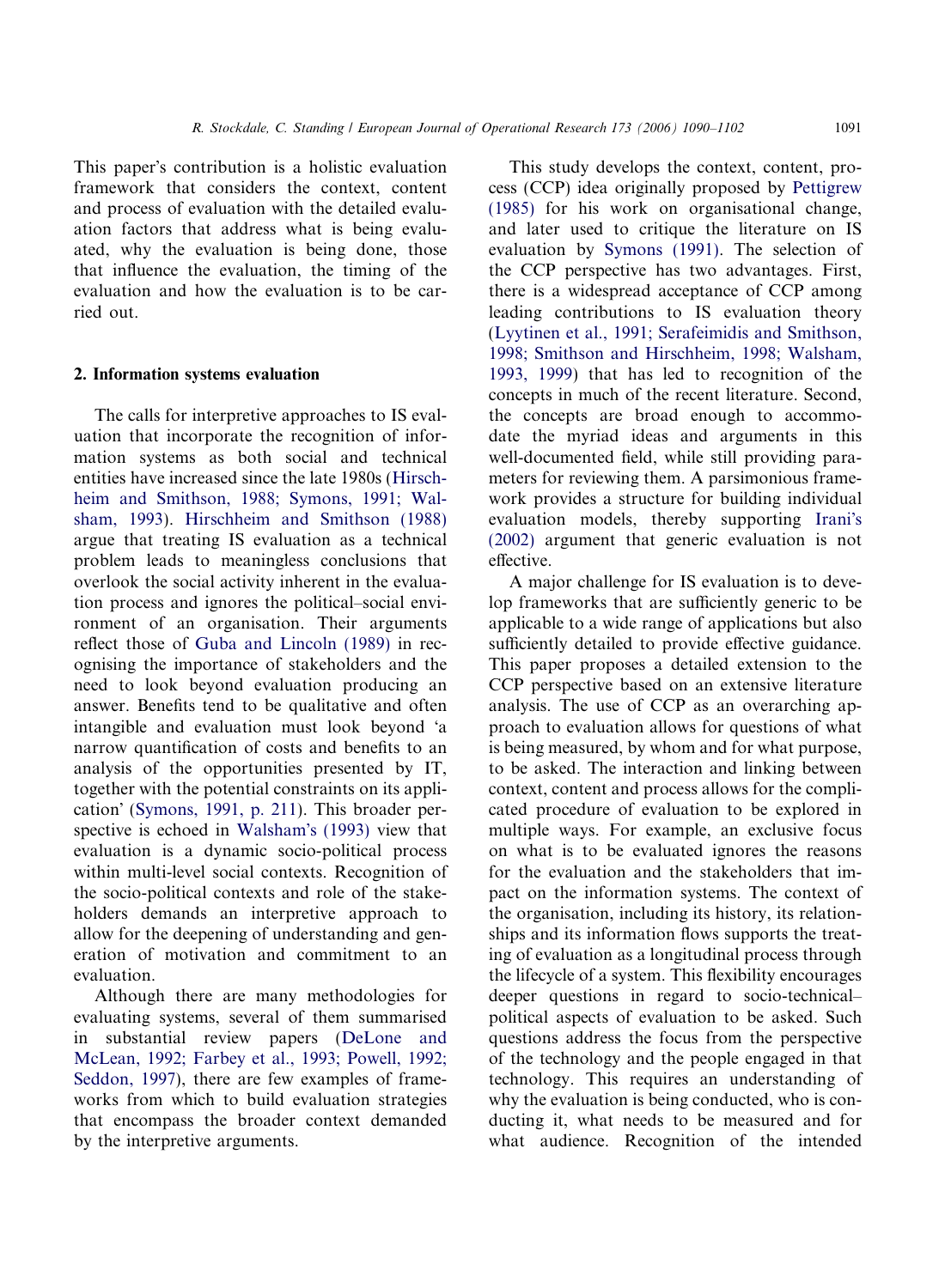outcomes of the evaluation also require explanation if effectiveness is to be achieved.

# 3. The CCP framework for evaluating information systems

A detailed examination of the literature has enabled the identification of the potential factors that influence the content, context and the process of evaluation and supports the construction of a framework to support information systems evaluation. The overarching categorisation of relevant IS evaluation literature as presented by [Symons](#page-12-0) [\(1991\)](#page-12-0) is used as a starting point and is extended to provide explanations of the significant constructs and alternatives for evaluation. The features of the CCP perspective are examined to identify the elements that affect the conduct of an evaluation and to distinguish the interaction between them.

### 3.1. Content

A crucial factor in any evaluation study is an understanding of what is being measured. Researchers in the socio-technological paradigm advocate a shift away from straightforward measures such as the narrow quantification of cost, to include such measures as intangible benefits, risk and an analysis of opportunities presented by the IS ([Serafeimidis and Smithson, 2000](#page-12-0)). The changing nature of IT and its uses mean that the content elements have changed and new methods that account for the richness of more intangible benefits are needed. This does not mean that all previous measurement tools can be discarded or that there is one single instrument that can capture all aspects of an evaluation ([Mirani and Lederer,](#page-11-0) [1998](#page-11-0)). An IS can impact on social, economic, organisational and management terms [\(Smithson](#page-12-0) [and Hirschheim, 1998\)](#page-12-0) and this indicates the need for consideration of measurements against a set of criteria. The choice of criteria determines the content, by what it excludes as well as includes. Frameworks such as the benefits evaluation ladder ([Farbey et al., 1995\)](#page-11-0) identify the various levels of complexity and argue that the level of IS dictates

the approach of the evaluation process. A similar approach is recognisable in [Seddon et al.](#page-12-0)'s (1999) rather complex model of Effectiveness Measures that uses the level of system to be evaluated as one of two dimensions for their model. Their second dimension is based on the value judgement of five identified stakeholder groups and the different perspectives they may hold. The recognition of stakeholder perspective is an acknowledged facet of interpretive evaluation [\(Guba and Lincoln,](#page-11-0) [1989; Walsham, 1993](#page-11-0)) and does not confine the evaluation to one group. When examining what is to be measured, within the context of a CCP framework, more distinct, less complex taxonomies are required. The use of recognised success measures within a holistic interpretive model enables an evaluator to add flesh to the bones of the evaluation process, building on established IS research, thus contributing to a cumulative body of work within the discipline.

The most tried and tested model is [DeLone and](#page-11-0) McLean'[s IS Success Model \(1992; 2003\).](#page-11-0) Within the concept of what is being measured, the metrics outlined in their model allow for detailed identification of categories that support evaluators in the identification of success in an IS. However, one area of metrics that is not included in the model is that of financial measures. Adherence to financial methods is understandable when organisations are faced with a range of seemingly unmeasurable intangibles and where a money value enables everything to be reduced to one recognised acceptable measure or value ([Land, 2000\)](#page-11-0). In many cases the dominance of financial executives in the political structure ensures that such measures, relevant to them, remain in use ([Irani and](#page-11-0) [Love, 2002; Mogollon and Raisinghani, 2003](#page-11-0)). A decision on what is to be evaluated is a more complex process than might first appear and is significantly influenced by the stakeholders and by the context of the organisation.

# 3.2. Context

Approaching information systems as sociotechnical entities in research requires consideration of the role of context ([Avgerou, 2001; Trauth,](#page-10-0) [2001](#page-10-0)). Avgerou's advocacy of technical innovation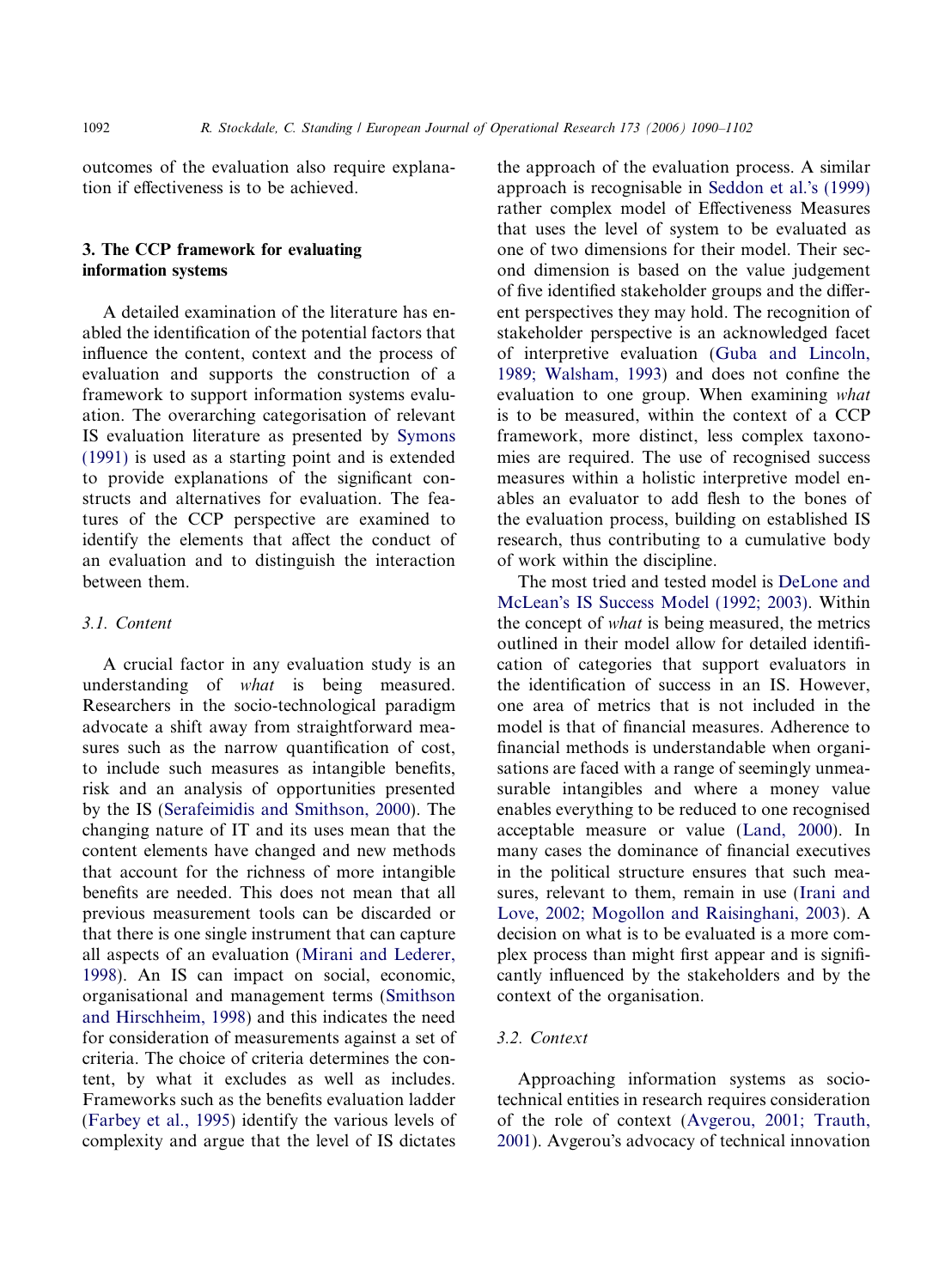| Table 1 |  |                                                                     |  |  |  |  |
|---------|--|---------------------------------------------------------------------|--|--|--|--|
|         |  | External and internal influences on the context in an IS evaluation |  |  |  |  |

| Context                         | Influences on context                                                                                                                                                                                                                                                                                                              | Source                                                                                                                                                                                                                                                                                                                                                                                                                                                                                                              |
|---------------------------------|------------------------------------------------------------------------------------------------------------------------------------------------------------------------------------------------------------------------------------------------------------------------------------------------------------------------------------|---------------------------------------------------------------------------------------------------------------------------------------------------------------------------------------------------------------------------------------------------------------------------------------------------------------------------------------------------------------------------------------------------------------------------------------------------------------------------------------------------------------------|
| Inner or organisational context | Organisational structure<br>Organisational goals and strategies<br>Organisational culture<br>Political structures<br>Hierarchical structures<br>(e.g. management structures)<br>Social structures and processes<br>Stakeholders                                                                                                    | Irani and Love $(2002)$ ; Symons $(1991)$ ; Willcocks $(1992)$<br>Mirani and Lederer (1998); Huerta and Sanchez (1999);<br>Irani and Love (2001); Willcocks and Lester (1996)<br>Farbey et al. (1995); Huerta and Sanchez (1999);<br>Jones and Hughes (2001); Remenyi and<br>Sherwood-Smith (1999); Ward et al. (1996);<br>Willcocks (1992)<br>Jones and Hughes (2001); Remenyi and<br>Sherwood-Smith (1999); Serafeimidis and<br>Smithson (1999); Smithson and Hirschheim (1998);<br>Symons (1991); Walsham (1993) |
| Outer or external context       | Social, political, economic and<br>technological factors including:<br>• National economic situation<br>• Government policy and legislation<br>• Market structures and conditions<br>• Competitive environment<br>• Industry sector<br>• Globalisation<br>• Privatisation<br>• Cultural influences<br>• Technological developments | Huerta and Sanchez (1999); Jones and Hughes (2001);<br>Remenyi and Sherwood-Smith (1999); Serafeimidis and<br>Smithson (1999, 2000); Smithson and Hirschheim (1998);<br>Symons (1991); Vetschera and Walterscheid (1995)                                                                                                                                                                                                                                                                                            |

being considered within the organisational and environmental context in which it is embedded supports the context element of the CCP approach to evaluation. External and internal influences identified from the literature are given in Table 1.

The organisational context will determine the reason for an evaluation and affect the influences of the stakeholders and requires the why and who of evaluation to be considered within the context section. Trends and developments in the wider business environment also need to be considered since they are powerful legitimating forces.

The purpose of an evaluation tends to be for appraisal of value, a measure of success or recognition of benefits ([Guba and Lincoln, 1989; House,](#page-11-0) [1980](#page-11-0)). However, evaluation can be used to reinforce an existing organisational structure for political or social reasons and be a ritualistic rather than effective process. [Table 2](#page-4-0) identifies both ritualistic as well as value reasons for why an evaluation is carried out.

The complexity of an interpretive approach to evaluation owes much to the different perceptions and beliefs of the different stakeholders involved; an aspect that is being recognised in practitioner literature [\(Boulmetis and Dutwin, 2000\)](#page-11-0). Stakeholder groups are identified in [Table 3](#page-5-0) and include initiators of the evaluation, the evaluators who conduct the evaluation, the users of the systems being evaluated and a range of other parties such as trade unions and government agencies. The evaluators must decide which groups are relevant to the project being evaluated. The power associated with stakeholder groups and its implications for effective evaluation is a complex issue which the evaluators should be aware of since there is a danger that outcomes may be skewed to meet the objectives of those holding power ([Jasperson](#page-11-0) [et al., 2002](#page-11-0)).

# 3.3. Process

Guidance on the process of evaluation requires information to explain the how of evaluation ([Sy](#page-12-0)[mons, 1991](#page-12-0)). There are a wide range of different methodologies and instruments reported in the literature to examine the how of evaluation; such as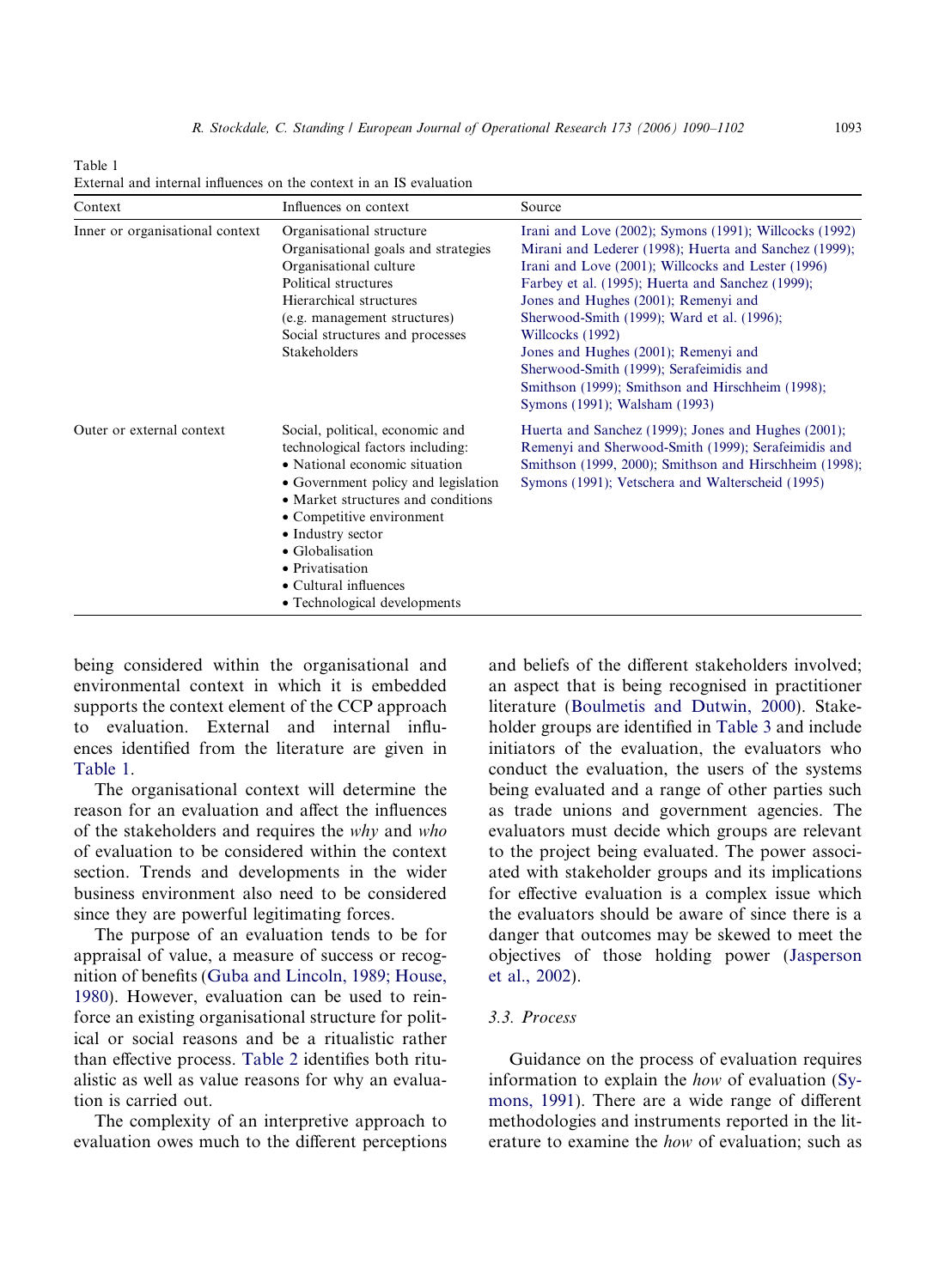<span id="page-4-0"></span>

| Table 2 |                       |
|---------|-----------------------|
|         | The why of evaluation |

| Why of evaluation                                                        | Comments                                                                                 | Source                                  |
|--------------------------------------------------------------------------|------------------------------------------------------------------------------------------|-----------------------------------------|
| Ritualistic reasons                                                      | Ritual evaluation reinforces existing<br>organisational structures                       | <b>Walsham</b> (1993)                   |
| Budgetary process that gives<br>'a final yes or no-pass or fail-verdict' | Especially manufacturing-focus on<br>justification rather than<br>constructive appraisal | Irani and Love $(2002, p. 76)$          |
| Systems to participate in<br>current business processes                  | Justification outweighs need to evaluate                                                 | Powell (1992)                           |
| Hoop jumping exercise                                                    | Ritual rather than effective process                                                     | Farbey et al. (1999)                    |
| Project closure                                                          | Not an opportunity for improvement                                                       | Remenyi and Sherwood-Smith (1999)       |
| Value reasons                                                            |                                                                                          |                                         |
| Appraisal of value                                                       | Leading to:                                                                              | Guba and Lincoln (1989); House (1980)   |
| Measure of success                                                       | • Improvement in business goals                                                          | Remenyi and Sherwood-Smith (1999);      |
| Recognition of benefits                                                  | • Organisational effectiveness                                                           | Serafeimidis and Smithson (1999);       |
|                                                                          | • Investment management                                                                  | Smithson and Hirschheim (1998);         |
|                                                                          | • Problem diagnosis                                                                      | Symons (1991)                           |
|                                                                          | • Consensus achievement                                                                  | Farbey et al., 1999;                    |
|                                                                          |                                                                                          | Remenyi and Sherwood-Smith, 1999;       |
|                                                                          |                                                                                          | Serafeimidis and Smithson, 1999         |
|                                                                          | • Decision-making                                                                        |                                         |
|                                                                          | • Understanding risk                                                                     | Remenyi and Sherwood-Smith (1999);      |
|                                                                          |                                                                                          | Serafeimidis and Smithson (1998);       |
|                                                                          |                                                                                          | Smithson and Hirschheim (1998)          |
|                                                                          | • Gains in organisational                                                                | Mirani and Lederer (1998);              |
|                                                                          | and personal learning                                                                    | Remenyi and Sherwood-Smith (1999);      |
|                                                                          |                                                                                          | Serafeimidis and Smithson (1998, 1999); |
|                                                                          |                                                                                          | Smithson and Hirschheim (1998)          |

simulation modelling [\(Giaglis et al., 1999](#page-11-0)), cost benefit analysis, return on investment [\(Ballantine](#page-11-0) [and Stray, 1999\)](#page-11-0) and the traditional measure of user satisfaction that has been developed over many years. For example, the user satisfaction instrument developed by [Bailey and Pearson](#page-10-0) [\(1983\)](#page-10-0) was evaluated and refined by [Ives and](#page-11-0) [Olson \(1984\)](#page-11-0) and further adapted by [Goodhue](#page-11-0) [\(1998\)](#page-11-0). Although evidence suggests that organisations remain with these tried and tested methods ([Smithson and Hirschheim, 1998\)](#page-12-0), they do not enable a holistic approach to evaluation to be achieved. Thus, many factors that can significantly influence the conduct of the evaluation are ignored and the benefits of the interpretive approach lost. These include recognition of the role of evaluation in organisational learning, more examination of the strategic value of systems and exploration of the softer methods for determining benefits ([Far](#page-11-0)[bey et al., 1993\)](#page-11-0). For example, there is some evidence that informal evaluation procedures are

often ignored by senior management ([Jones and](#page-11-0) [Hughes, 2001](#page-11-0)), but that informal communication is an essential element in effective evaluation ([Far](#page-11-0)[bey et al., 1999; Jones and Hughes, 2001; Serafeim](#page-11-0)[idis and Smithson, 1994, 1998; Smithson and](#page-11-0) [Hirschheim, 1998\)](#page-11-0). [Symons \(1991\)](#page-12-0) describes the informal procedures and information flows around an IS as integral to the work done using the system and argues that evaluation should consider the diversity of official and unofficial information flows. Other how factors to be considered include the involvement and commitment of stakeholders and the conducting of both formative and summative evaluations. [Remenyi and Sherwood-](#page-11-0)[Smith \(1999\)](#page-11-0) assert that continuous formative evaluation helps to minimise cases of failure, whereas summative evaluation is aimed at assessing outcomes and impacts and is by nature more financial/statistical. This view is supported by [Far](#page-11-0)[bey et al. \(1999\)](#page-11-0) who see accounting and control as essentially a summative evaluation process.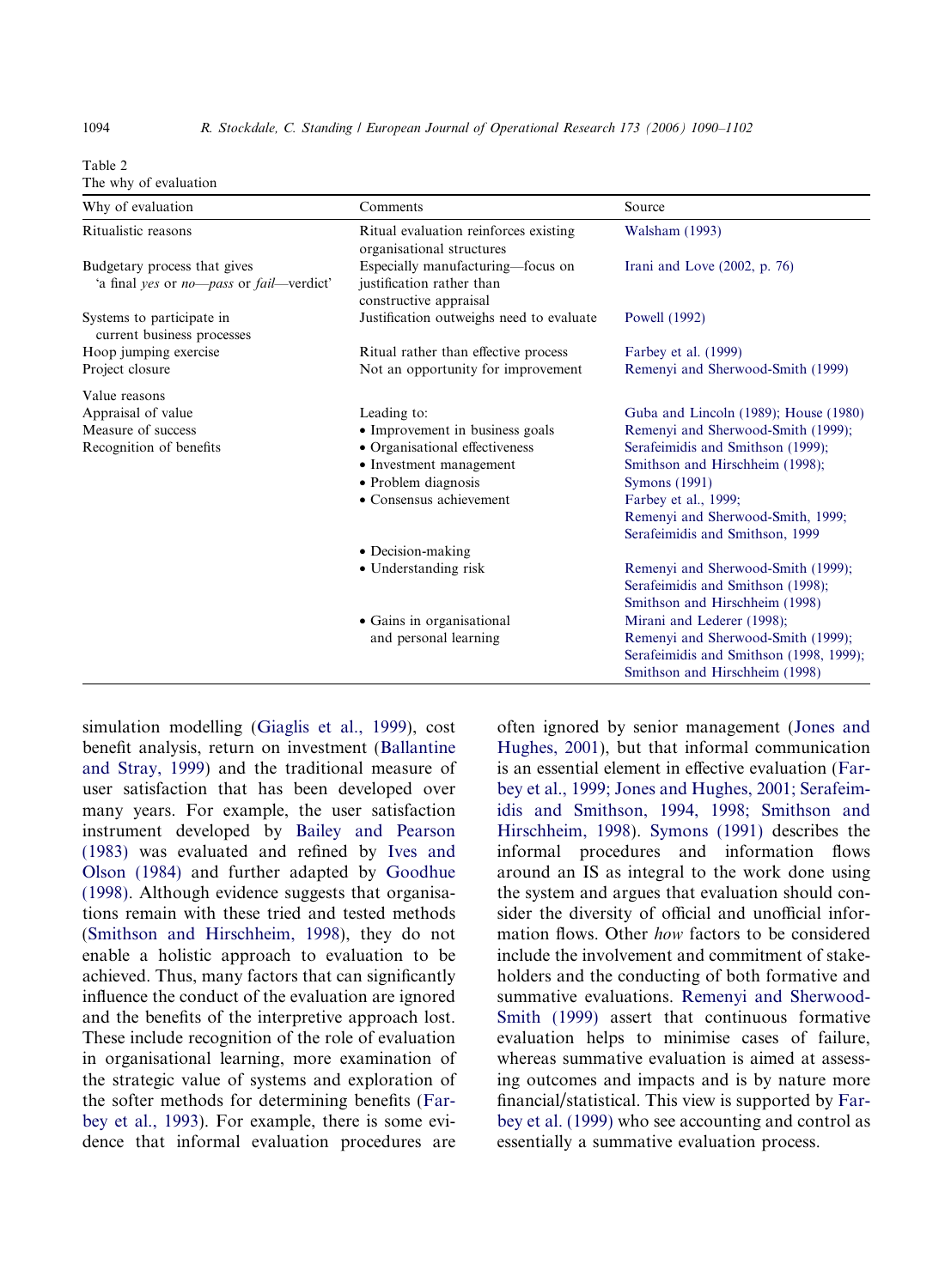| imidis |  |
|--------|--|
| 5)     |  |
|        |  |
|        |  |

R. Stockdale, C. Standing / European Journal of Operational Research 173 (2006) 1090–1102

R. Stockdale, C. Standing / European Journal of Operational Research 173 (2006) 1090-1102

<span id="page-5-0"></span>

| Table 3 | The who of evaluation; the stakeholders |        |
|---------|-----------------------------------------|--------|
| Who     | Comment                                 | Source |

| Initiators         | Influence the evaluation process<br>Issues of accountability and dissemination of results<br>Impact on the purpose and level of formality of evaluation process                                                                                                                                     | Vetschera and Walterscheid (1996)<br>Guba and Lincoln (1989)                                                                                                                                                                    |
|--------------------|-----------------------------------------------------------------------------------------------------------------------------------------------------------------------------------------------------------------------------------------------------------------------------------------------------|---------------------------------------------------------------------------------------------------------------------------------------------------------------------------------------------------------------------------------|
|                    | Application of power implications from senior management involvement                                                                                                                                                                                                                                | Farbey et al. (1995, 1999); Jones and Hughes (2001); Serafeimidis<br>and Smithson (1998, 1999); Willcocks and Lester (1996)                                                                                                     |
| Evaluators         | Deep understanding of stakeholder perspectives<br>Human intuition<br>Understanding of politics                                                                                                                                                                                                      | Serafeimidis and Smithson (1998)                                                                                                                                                                                                |
|                    | Moral agent stakeholder conflict interpretation                                                                                                                                                                                                                                                     | <b>Walsham</b> (1993)                                                                                                                                                                                                           |
|                    | Need to recognise different stakeholder perceptions of benefit                                                                                                                                                                                                                                      | Smithson and Hirschheim (1998)                                                                                                                                                                                                  |
| Users              | Long recognition of use as a measure of success<br>Major stakeholders in the evaluation<br>Contributes information for evaluation process<br>Different perspective from IT people<br>Close perception of benefit delivery<br>Subjectivity-differences of opinion can be seen as rich source of data | Bailey and Pearson (1983); DeLone (1988); Doll et al. (1995)<br>Goodhue et al. (2000); House (1980)<br>Mirani and Lederer (1998)<br>Mirani and Lederer (1998)<br>Remenyi and Sherwood-Smith (1999)<br>Belcher and Watson (1993) |
| Interested parties | Identification of range of interested parties and effective analysis of their<br>input can be problematic                                                                                                                                                                                           | Serafeimidis and Smithson (1998)                                                                                                                                                                                                |
|                    | Interested parties may include:                                                                                                                                                                                                                                                                     | Gregory and Jackson (1992); Seddon et al. (1999);                                                                                                                                                                               |
|                    | • Trades union                                                                                                                                                                                                                                                                                      | Willcocks and Lester (1996) Grover et al. (1996);                                                                                                                                                                               |
|                    | • Shareholders                                                                                                                                                                                                                                                                                      | Mirani and Lederer (1998); Willcocks et al. (1996)                                                                                                                                                                              |
|                    | • IS personnel                                                                                                                                                                                                                                                                                      |                                                                                                                                                                                                                                 |
|                    | • Managers and workers affected by the changes                                                                                                                                                                                                                                                      |                                                                                                                                                                                                                                 |
|                    | • Government agencies                                                                                                                                                                                                                                                                               |                                                                                                                                                                                                                                 |
|                    | May use evaluation for own reasons and own political agenda—arena<br>for organisational politics                                                                                                                                                                                                    | Jones and Hughes (2001); Symons (1991)                                                                                                                                                                                          |
|                    | Stakeholder conflict can be used to inform the evaluation process                                                                                                                                                                                                                                   | Farbey et al. (1999); Guba and Lincoln (1989); Walsham (1993)                                                                                                                                                                   |

Source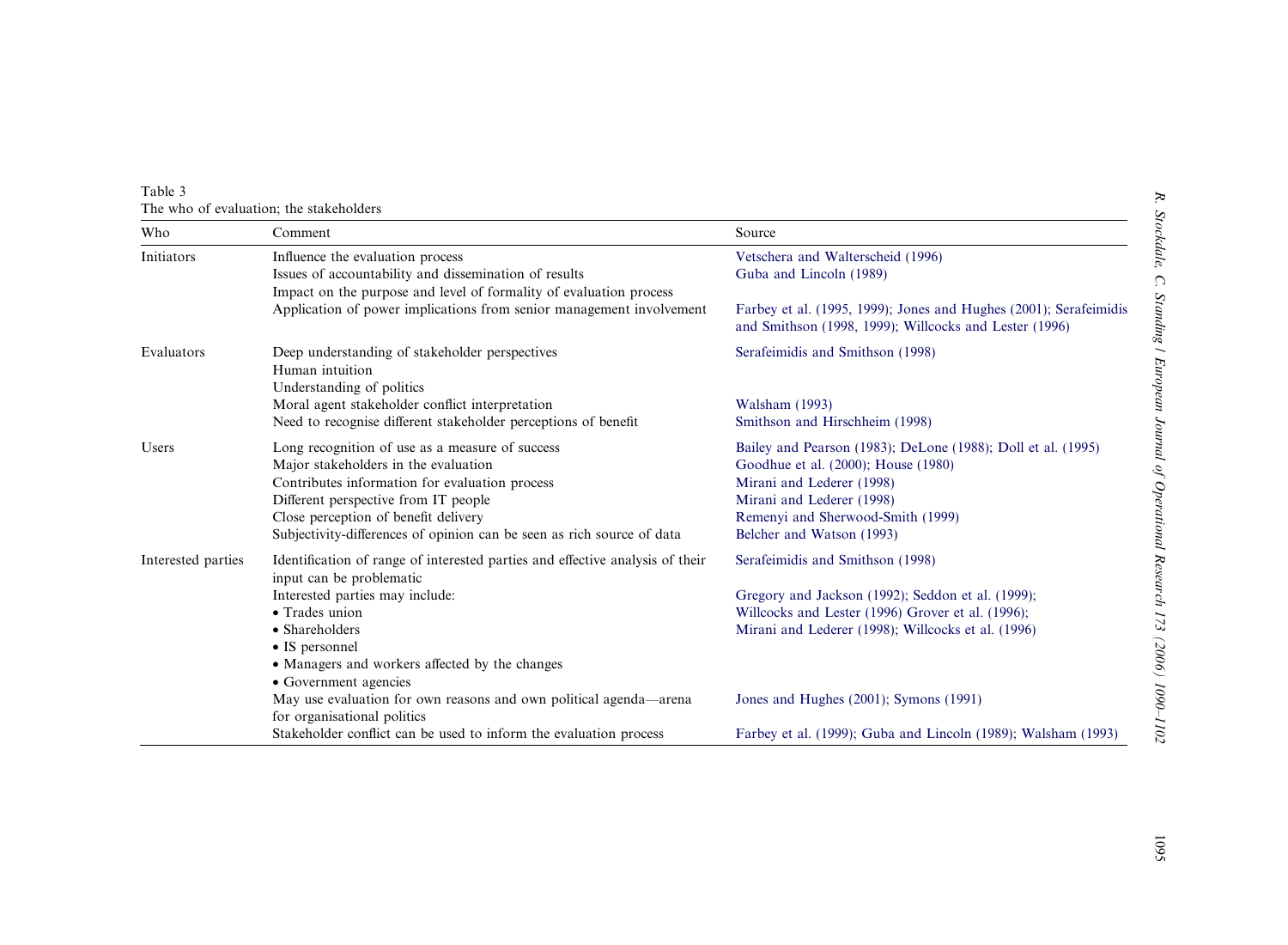The final element of the CCP approach is the when of evaluation. [Symons \(1991\)](#page-12-0) argues for treating evaluation as continuing throughout the various stages of system development' [\(Symons,](#page-12-0) [1991, p. 211](#page-12-0)); an argument well supported by academics ([Jones and Hughes, 2001; Smithson and](#page-11-0) [Hirschheim, 1998\)](#page-11-0) although neglected by practitioners [\(Willcocks, 1992\)](#page-12-0). Extending the lifecycle of evaluation from pre- through post-implementation would allow for changes in organisational objectives, the system and learning processes to be incorporated in the evaluation [\(Remenyi and Sher](#page-11-0)[wood-Smith, 1999; Serafeimidis and Smithson,](#page-11-0) [1999; Ward et al., 1996\)](#page-11-0). Thus the emphasis moves from evaluation as a summative process, that is aimed at assessing outcomes and impacts to formative evaluation where ongoing examination can reduce the risk of failure [\(Remenyi and Sher](#page-11-0)[wood-Smith, 1999\)](#page-11-0).

# 3.4. Integration of the CCP framework

In information systems, the adoption of a broader view has become more important as systems have become more pervasive. Information systems are no longer confined to one department, but often interconnect an entire firm or cross into interorganisational roles. This is particularly true with the advent of e-commerce where systems connect firms and customers in new ways, and where the system is a competitive necessity rather than a competitive advantage.

In the rich field of IS evaluation literature, the single most important point that arises is the complexity of an effective evaluation process. The problems that surround an organisation in setting out to achieve an effective process are numerous. Systems are often purchased as an 'act of faith' ([Powell, 1992\)](#page-11-0) and the decision to evaluate can lead to perceptions of chaos and out of control costs [\(Irani, 2002\)](#page-11-0), where CEOs fall back on infor-mal 'gut feeling' methods of assessment ([Irani and](#page-11-0) [Love, 2002\)](#page-11-0). There is also evidence that this lack of willingness to be rigorous and analytical in the evaluation process may be more common in information system projects than with other capital projects [\(Ballantine and Stray, 1999\)](#page-11-0). This raises serious questions at a time when information systems are moving beyond internal, departmental systems and becoming capable of capturing benefits at strategic, tactical and operational levels ([Irani and Love, 2002; Weill, 1992](#page-11-0)).

IS evaluation literature follows two strongly identifiable themes; the development of instruments and tools to measure identifiable constructs, such as user satisfaction and system use, and at a meta level, discussions on the paradigms that should be used to approach the evaluation process. These two themes are not mutually exclusive and are referred to within the concepts identified by [Pettigrew \(1985\)](#page-11-0) and [Symons \(1991\).](#page-12-0) The choice of the content, context, process (CCP) perspective is validated by a review of the IS literature where it is possible to identify the rich vein of work that considers the what, why, who, how and when factors of evaluation. Placed within an interpretive paradigm as advocated by many IS evaluation researchers, the CCP concepts allow for the recognition of a wide scope of factors that need to be taken into account in an effective evaluation. These factors are interlinked and cannot be considered in isolation. For example, how the evaluation is to be carried out and when, (the process) is closely informed by what is being evaluated (the content). These factors are affected by the different perceptions of the stakeholders involved, the who, and the reason for the evaluation (the context). Informing the entire evaluation are the internal and external contexts of the organisation in which the evaluation is being carried out.

The consideration of all the identified concepts within an evaluation demands an interpretive approach to capture the interlinking of factors and the richness of the data available. This can be far more demanding than the single instrument approach evident in the literature, but once the need for a more holistic approach is accepted, the outcomes from an evaluation process can change from a judgmental function to one of learning through understanding ([House, 1980\)](#page-11-0). This is only achievable if the results are widely disseminated and the learning cycle is taken through the organisation, leading to organisational change. This is clearly highlighted in [Serafeimidis and Smithson](#page-12-0)'s [\(2000\)](#page-12-0) case study where changes in evaluation procedures were ineffective because of lack of organi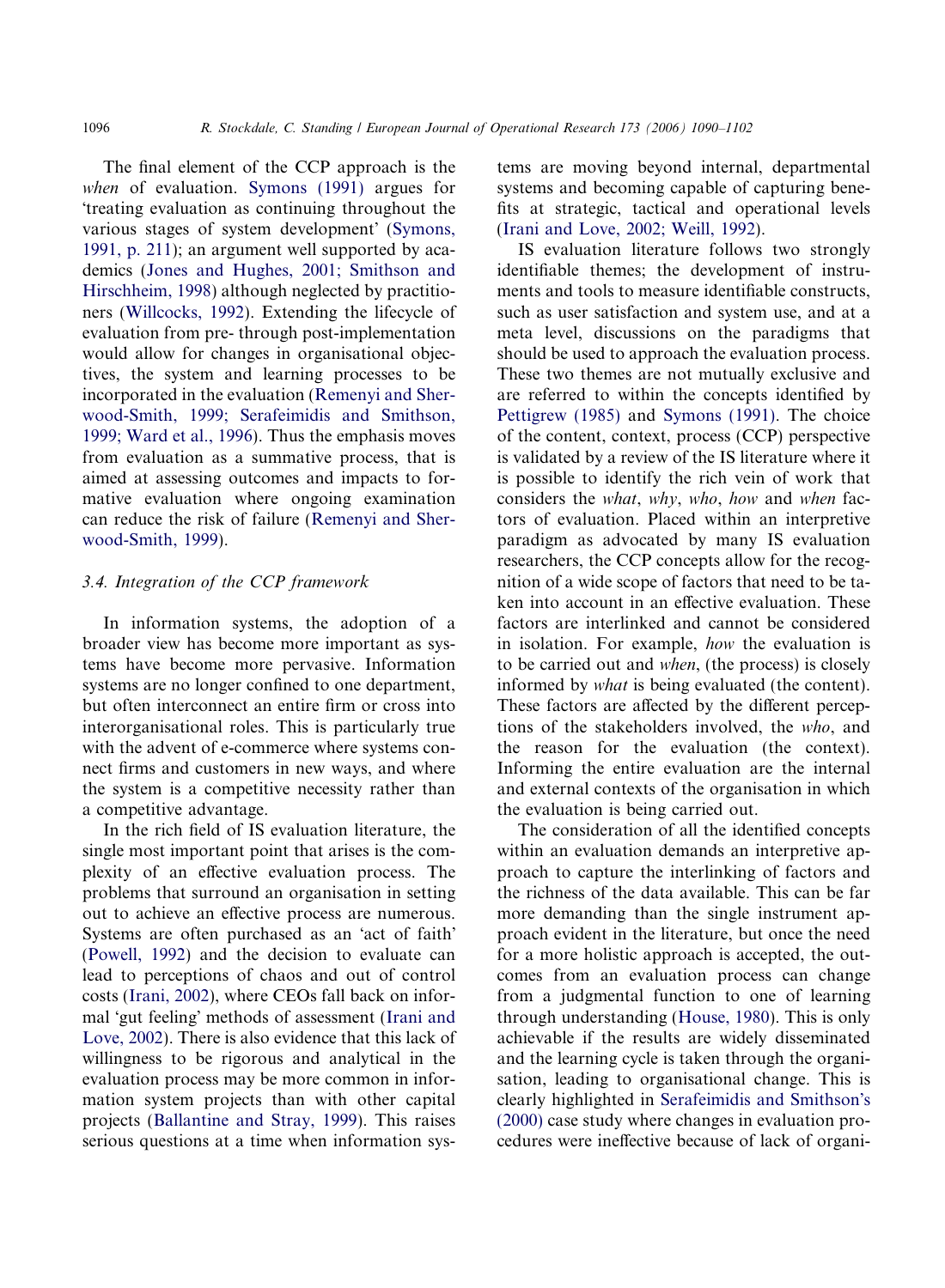<span id="page-7-0"></span>sational change, lack of senior management support and lack of formal dissemination of changes throughout the large organisation. Although consideration of informal perspectives in addition to gathering the formal evaluation data may seem onerous, meetings can be used to discuss the informal perspectives that the evaluators have become aware of in their interactions with other stakeholders. An interpretive approach is important as a lens to uncover the institutional structures that shape the organisational culture and form the norms and values of the organisation ([Oliver,](#page-11-0) [1991; Giddens, 1979\)](#page-11-0). Its major contribution therefore is to make visible the social and political life world of the organisation and provide managers with a setting where these features can be discussed.

A framework showing the concepts discussed in this literature review is given in Fig. 1 to provide a theoretically justified model giving guidelines for establishing key issues in an evaluation [\(Clarke,](#page-11-0) [1999](#page-11-0)). The concepts of content, context and process were further divided into elements of what,

why, who, how and when to enable more accurate reflection of the influences within an interpretive evaluation approach. Fig. 1 illustrates the interlinking of the three primary concepts and their smaller elements in this approach as discussed above. The concept of the external context encompasses the whole framework as the factors provide perspective for the organisation and its environment. The element of who is discussed within the concept of context, but its central relationship to the other elements is emphasised by placing it in the middle of the framework. [Symons \(1991\)](#page-12-0) argues that a consideration of the interactions draws in the qualitative aspects of IS evaluation and prevents the narrowing of focus on the technical or quantifiable economic elements that has been a focus of the majority of IS evaluation to date. The content, context, process approach allows for the social, political, and economic consequences of evaluation by examining the interplay of the elements, including the many stakeholder perspectives that can influence the outcome of an evaluation study.



Fig. 1. The content, context and process framework.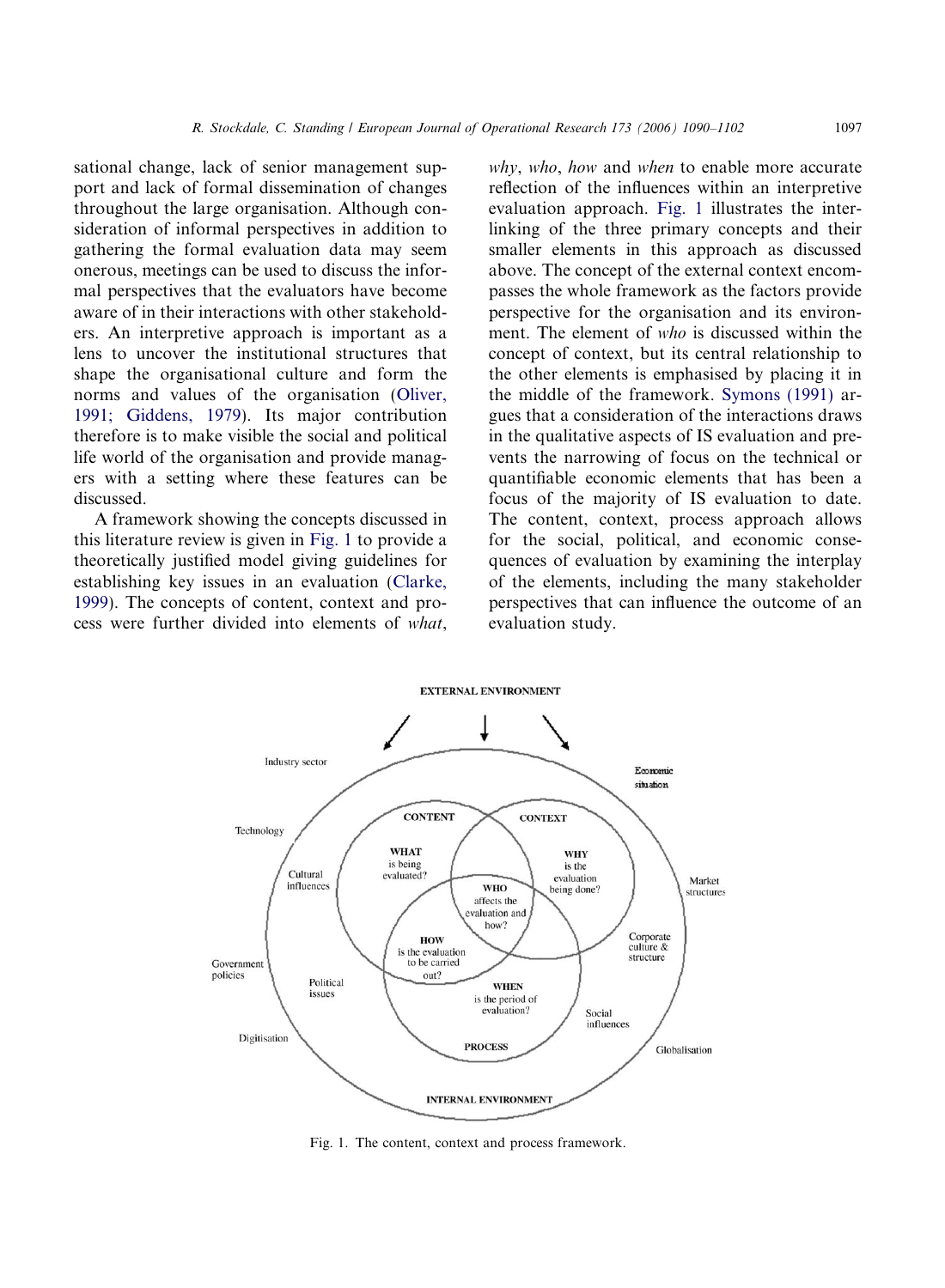The evaluation of an IS project requires consideration of the internal organisational environment and the wider external environment. The perceived success of a system is framed by the expectations of the stakeholders. These expectations are shaped by the organisational culture. For example, an organisation that has a culture that embraces technological change and has a track record of successful leading edge IS implementations is likely to have higher expectations. This needs to be considered in the evaluation process. The ability of staff to work in teams and the presence of conflict within an organisation need to be viewed as a backdrop to the evaluation process.

The external environment may seem beyond the scope of an IS project evaluation. However, projects need to be evaluated in context and the trends, events and legislation in the wider environment act as a catalyst for many IS implementations. The economic conditions in a country at a given time may encourage organisations to invest in new technological infrastructures. Government policies may encourage or pressure organisations to adopt certain technologies or information management practices. The level of competition within an organisation's industry sector can be a powerful legitimating force for IT adoption. Longer-term trends may seem far removed from the specifics of a particular project. The trend for larger companies to globalise operations and the trend of digitisation of data, information and more recently knowledge provide a deeper level of understanding of the role of an individual project.

The framework proposed has sufficiently broad categories for it to be used in a wide variety of evaluation situations. However, the evaluation of complex systems in complex environments is not to be underestimated, especially when the social and political nature of the situation need to be considered. To take this into account an appropriate methodology is required.

## 4. Methodological implications

Use of the CCP framework requires an approach that supports understanding of the nuances, influences and perceptions of those involved in the evaluation, and the way they are in turn influenced by the context of the organisation. This provides justification for the use of an interpretive methodology that allows for the element of sensemaking in a complex situation, taking into account multiple interpretations and drawing lessons from the evaluation process that can be used to improve future processes. Multiple interpretations enable evaluation to be regarded as an encompassing activity that takes account of both the positive and the negative side of any IS, the informal and formal, and the subjective and objective.

The principles proposed by [Klein and Myers](#page-11-0) [\(1999\)](#page-11-0) for the conduct and evaluation of interpretive field studies inform such a research approach. Their fundamental principle of the hermeneutic circle echoes calls for the reiterative examination of 'contrasting divergent constructions' until a sense of coherence is achieved ([Schwandt, 1994\)](#page-12-0). Hermeneutics is primarily concerned with the meaning of text and seeks to make sense of confused, incomplete or seemingly contradictory meanings to bring out the underlying coherence or sense ([Myers, 1994](#page-11-0)). It allows the researcher to critically examine conflicts and contradictions within the complexity of social, cultural and political systems from many perspectives within the organisation. The requirement for meanings to be set in the context of the micro- and macro-environments accords with the CCP framework's acknowledgement of the need to examine context when evaluating a system. Thus conducting the evaluation process through the methodology of an interpretive case study supports the richness, complexity and the identification of social and political issues demanded by the CCP approach.

The acceptability of case study research has suffered from a perceived lack of ability to generalise the findings, a clear outcome of positivist research studies. However, drawing on [Yin \(1994\), Wal](#page-12-0)[sham \(1995\)](#page-12-0) argues that case studies are generalisable to theoretical propositions (1995): an argument supported by [Klein and Myers](#page-11-0)' (1999) observation that there is a philosophical basis for abstraction and generalisation in interpretive field studies. Unique instances can be related to ideas and concepts that apply to multiple situations. What differentiates anecdote from interpretive re-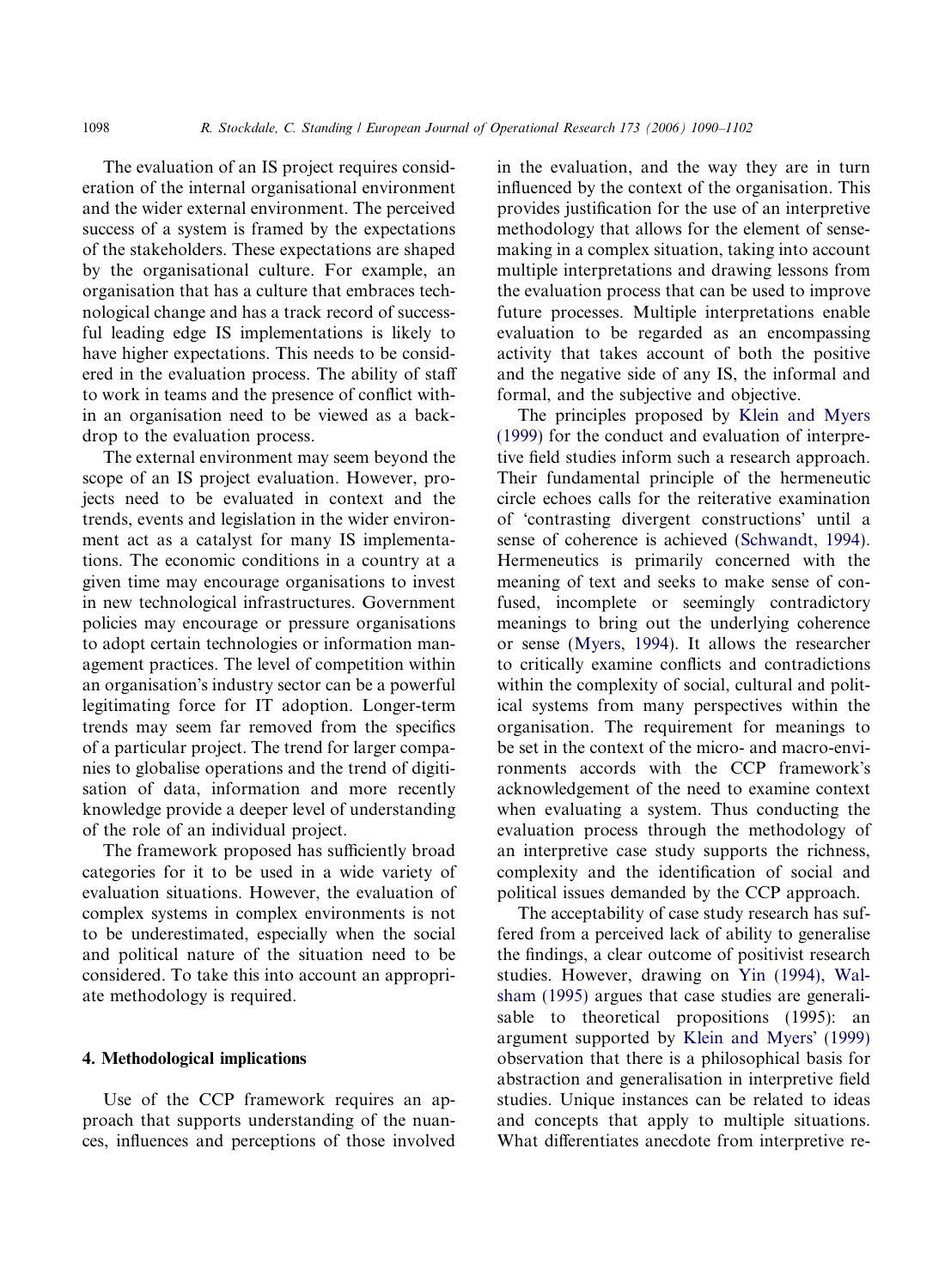search is relating the latter to theory. Case study findings can be used to develop the concepts identified from the literature and where appropriate to draw implications from the data.

The influences of the case study method, together with those of the theoretical perspective of hermeneutics require adherence to the principles of dialogical reasoning, multiple interpretations and suspicion [\(Klein and Myers, 1999\)](#page-11-0). Dialogical reasoning within a hermeneutic study allows for the inherent prejudices of the researcher to be recognised and used to improve understanding through the interpretation process. This process needs also to take account of the multiple interpretations, the sixth of Klein and Myers principles that will be evident among the participants. The reconsideration of the different interpretations within the context of all the data sources enables recognition of where and why views diverge.

#### 5. Strengths and limitations of the framework

The CCP framework proposed in this paper makes a distinct contribution to the evaluation literature because it provides the detailed factors that need to be considered in evaluation yet it remains sufficiently flexible to be of value in evaluating a wide range of projects. In this respect, the CCP framework provides a high level structure for evaluation (content, context, process) with a detailed breakdown of sub-constructs or elements. Much of the evaluation literature provides perspectives on evaluation without providing frameworks. Those evaluation frameworks that are presented in the literature examine certain aspects of evaluation and do not consider an integrated set of con-structs. For example, [DeLone and McLean](#page-11-0)'s [\(2003\)](#page-11-0) work examines what should be evaluated such as data quality or user satisfaction but does not give guidance on how to go about the evaluation process. Similarly, [Walsham \(1993\)](#page-12-0) and [Mira](#page-11-0)[ni and Lederer \(1998\)](#page-11-0) have discussed who should be involved in the evaluation without considering what should be evaluated and the process of evaluation. A process perspective has been employed to model relationships between users and analysts

([Newman and Robey, 1992\)](#page-11-0) and whilst this is useful for viewing IS development as a series of events or episodes involving the two groups it can only be used as one part of an evaluation.

In reviewing the content, context, process framework [\(Fig. 1](#page-7-0)) the importance of the elements of the constructs, rather than those constructs themselves, is suggested. The elements allow for more flexibility when indicating the inter-relatedness of the different aspects of the evaluation. The *who* of evaluation is shown as central to the other elements since the stakeholders are seen to affect every aspect of the evaluation, from why the evaluation was being carried out, to the examination of what was to be evaluated and how it was to be done. The what of evaluation can include a range of measures as advocated by [Mirani and Le](#page-11-0)[derer \(1998\)](#page-11-0) who argue that any single instrument cannot capture the complexity of any evaluation. Using recognised IS measures enables a cumulative tradition to be carried forward within the discipline, although this does not preclude new measures that can account for the richness of intangibles in the complex environment of interorganisational systems. These should, however, not ignore the need for a consideration of intangibles, which requires that an open approach be taken when contemplating *how* the evaluation measures are to be examined. The how also requires a consideration of the period of evaluation. The when is also influenced by the stakeholders as the different stages of e-marketplace participation involves different people from different perspectives, as well as changes in the views of stakeholders as participation progresses.

The evaluation framework reflects the connections observed between the decision on what is being evaluated, with the process of carrying out the evaluation and the timescale in which it takes place. The time element is particularly important in the evaluation of dynamic e-commerce systems where changes can occur rapidly and where stages of development can be observed. This supports the calls in the literature for more formative evaluation and also for more acceptance of informal evaluation findings; seen as essential elements in effective evaluation [\(Farbey et al., 1999; Jones](#page-11-0) [and Hughes, 2001](#page-11-0)).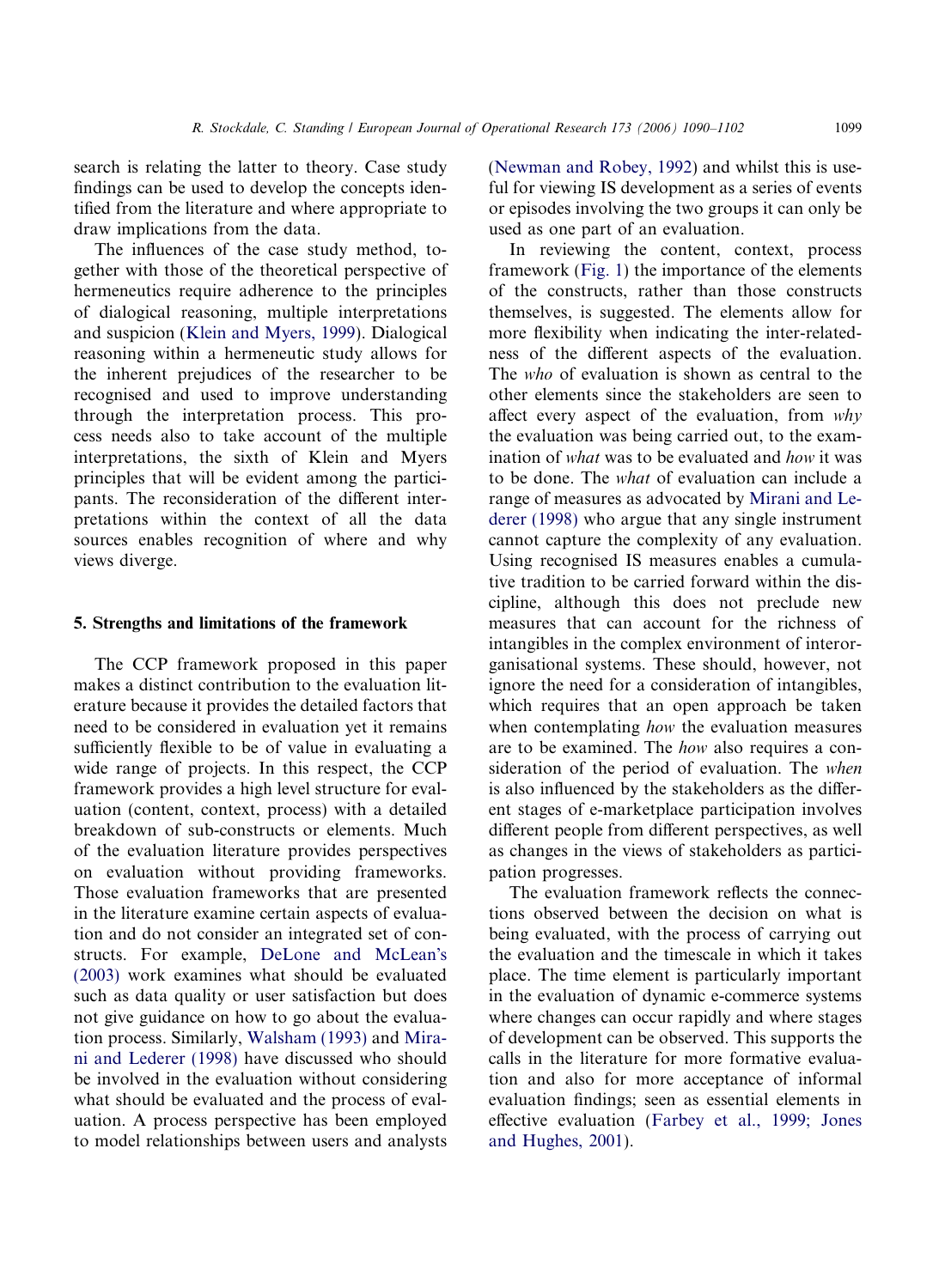<span id="page-10-0"></span>

The internal and external environments have a significant influence on understanding the many factors affecting the realisation of benefits and this is indicated in the framework. The social, political, cultural and economic factors are actually inherent within these environments, and provide background to the framework because of their intrinsic importance to the evaluation process.

The use of an interpretive case study approach to evaluation, based on the constructs of the CCP framework, necessarily imposes limitations on the generalisability of an evaluation study. The outcomes of individual evaluation studies can be used to inform other organisations of the concepts and conclusions that may be applicable to their own case. They cannot provide the quantitative application of statistical sampling procedures to a larger population, but rather enable an assessment of the 'fit' between the case and other firms where one might apply the concepts and conclusions from the evaluation study [\(Scho](#page-11-0)[field, 2002](#page-11-0)). The CCP framework does not allow for generic solutions, but supports the ability of evaluators to apply the relevant questions to the constructs and to explore the range of influences from the social and political to the cultural.

In the same way, the framework does not reflect the outcomes from the conduct of an evaluation. Definitive outcomes from evaluation are the hallmark of the scientific paradigm. In the context of an interpretive approach these outcomes are ideally replaced with a consensus on the claims, concerns and issues of the stakeholders ([Guba and](#page-11-0) [Lincoln, 1989\)](#page-11-0). The implications are that such evaluation is less definitive, often leading to ambiguous outcomes with attendant implications of less direct managerial control with an interplay of power and politics among the stakeholders. However, the gains from consideration of the concerns, claims and issues of the stakeholders leads to widespread involvement and consensus [\(Guba](#page-11-0) [and Lincoln, 1989; Rossi and Freeman, 1989](#page-11-0)) and more learning and understanding [\(Serafeimi](#page-12-0)[dis and Smithson, 2000](#page-12-0)).

The CCP framework builds upon recent theoretical developments and propositions and synthesises the current state of thinking on IS evaluation research. The approach now needs to be tested in a wide range of situations through in-depth case studies to fine tune the details and assess relative priorities within the framework. The holistic perspective used in the framework and the consideration given to social and political aspect of organisational life should make the approach relevant to practitioners and increase the likelihood of adoption. The language used in the framework is not overly academic and as such should be easy for evaluators to present to management and users. Evaluators must decide what is relevant from the framework for a particular situation. For example, trade unions in some situations may not be one of the stakeholder groups.

### 6. Conclusions

If information systems are considered to be social as well as technical entities and stakeholders are key to every stage of IS, then the traditional methods of IS evaluation based on the use of technical measures are no longer sufficient.

The extended CCP framework gives a model that offers a structure against which individual evaluation studies can be planned and carried out. The structure incorporates the elements that will contribute to the rich, holistic studies advocated by current evaluation thinking to achieve an understanding of the contribution of an IS. However, the framework supports the use of existing measures within the evaluation design to contribute to a cumulative tradition of evaluation literature, but allows for new measures to be incorporated. This approach reflects the requirement for evaluations to be tailored to the needs of individual organisations based on their environment, the context of the evaluation, what is to be evaluated and recognition of stakeholders.

### **References**

- Avgerou, C., 2001. The significance of context in information systems and organizational change. Information Systems Journal 11, 43–63.
- Bailey, J., Pearson, S.W., 1983. Development of a tool for measuring and analyzing computer user satisfaction. Management Science 29 (5), 530–545.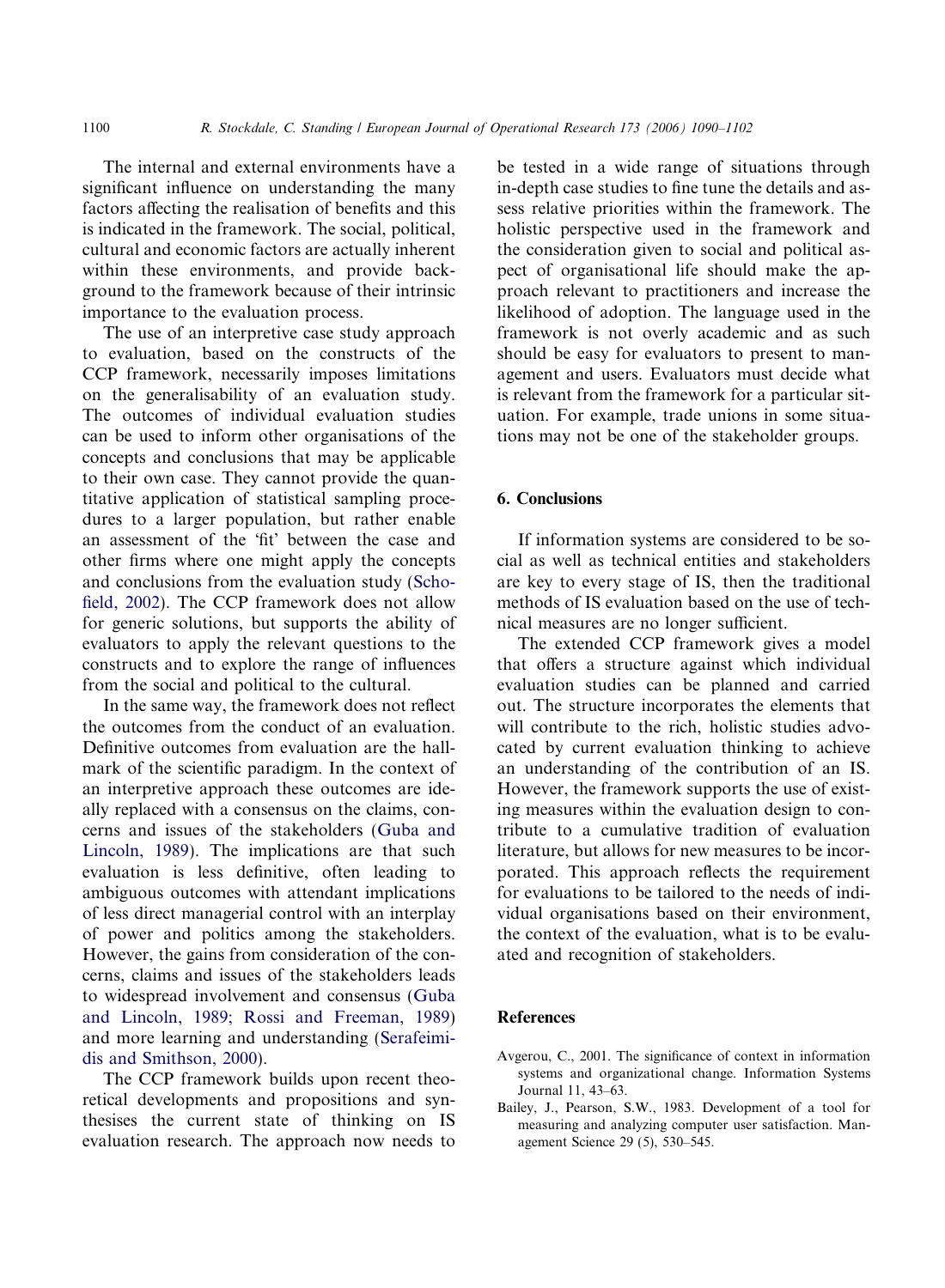- <span id="page-11-0"></span>Ballantine, J.A., Stray, S., 1999. Information systems and other capital investments: Evaluation practices compared. Logistics Information Management 12 (1/2), 78–93.
- Belcher, L.W., Watson, H.J., 1993. Assessing the value of Conoco's EIS. MIS Quarterly 17 (3), 239–253.
- Boulmetis, J., Dutwin, P., 2000. The ABCs of Evaluation. Jossey-Bass Publishers, San Francisco.
- Clarke, A., 1999. Evaluation Research. An Introduction to Principles, Methods and Practice. Sage Publications, London.
- DeLone, W.H., 1988. Determinants of success for computer usage in small business. MIS Quarterly.
- DeLone, W.H., McLean, E.R., 1992. Information systems success: The quest for the dependent variable. Information Systems Research 3 (1), 60–95.
- DeLone, W.H., McLean, E.R., 2003. The DeLone and McLean model of information systems success: A ten-year update. Journal of Management Information Systems 19 (4),  $9 - 30.$
- Doll, W.J., Raghunathan, T.S., Lim, J.-S., Gupta, Y.P., 1995. A confirmatory factor analysis of the user information satisfaction instrument. Information Systems Research 6 (2), 177–188.
- Farbey, B., Land, F.F., Targett, D., 1993. How to Evaluate Your IT Investment. Butterworth Heinemann, Oxford.
- Farbey, B., Land, F.F., Targett, D., 1995. A taxonomy of information systems applications: The benefits' evaluation ladder. European Journal of Information Systems 4, 41–50.
- Farbey, B., Land, F.F., Targett, D., 1999. Moving IS evaluation forward: Learning themes and research issues. Journal of Strategic Information Systems 8, 189–207.
- Giaglis, G.M., Mylonopoulos, N., Doukidis, G.I., 1999. The ISSUE methodology for quantifying benefits from information systems. Logistics Information Management 12  $(1/2)$ , 50–62.
- Giddens, A., 1979. Central Problems in Social Theory: Action, Structure and Contradiction in Social Analysis. University of California Press, Berkeley, CA.
- Goodhue, D.L., 1998. Development and measurement validity of a task-technology fit instrument for user evaluations of information systems. Decision Sciences 29 (1), 105–138.
- Goodhue, D., Klein, B., March, S., 2000. User evaluations of IS as surrogates for objective performance. Information and Management 38, 87–101.
- Gregory, A.J., Jackson, M.C., 1992. Evaluation methodologies: A system for use. The Journal of the Operational Research Society 43 (1), 19–28.
- Grover, V., Jeong, S.R., Segars, A.H., 1996. Information systems effectiveness: The construct space and patterns of application. Information and Management 31, 177–191.
- Guba, E.G., Lincoln, Y.S., 1989. Fourth Generation Evaluation. Sage, London.
- Hirschheim, R., Smithson, S., 1988. A critical analysis of information systems evaluation. In: Bjorn-Andersen, N., Davis, G.B. (Eds.), Information Systems Assessment: Issues and Challenges. Elsevier Science, Amsterdam, pp. 17–37.

House, E.R., 1980. Evaluating with Validity. Sage, London.

- Huerta, E., Sanchez, P.J., 1999. Evaluation of information technology: Strategies in Spanish firms. European Journal of Information Systems 8, 273–283.
- Irani, Z., 2002. Information systems evaluation: Navigating through the problem domain. Information and Management 40, 11–24.
- Irani, Z., Love, P.E.D., 2001. Information systems evaluation: Past, present and future. European Journal of Information Systems 10, 183–188.
- Irani, Z., Love, P.E.D., 2002. Developing a frame of reference for ex-ante IT/IS investment evaluation. European Journal of Information Systems 11, 74–82.
- Ives, B., Olson, M.H., 1984. User involvement and MIS success: A review of research. Management Science 30 (5), 586–603.
- Jasperson, J., Carte, T.A., Saunders, C.S., Butler, B.S., Croes, W., Zheng, W., 2002. Power and information technology research: A meta triangualtion review. MIS Quarterly 26 (4), 397–457.
- Jones, S., Hughes, J., 2001. Understanding IS evaluation as a complex social process: A case study of a UK local authority. European Journal of Information Systems 10, 189–203.
- Klein, H.K., Myers, M.D., 1999. A set of principles for conducting and evaluating interpretive field studies in information systems. MIS Quarterly 23 (1), 67–93.
- Land, F.F., 2000. Evaluation in a socio-technical context. In: Baskerville, R., Stage, J., DeGross, J.I. (Eds.), Organisational and Social Perspectives on Information Technology. Kluwer Academic, Dordrecht, pp. 115–126.
- Lyytinen, K., Klein, H., Hirschheim, R., 1991. The effectiveness of office information systems: A social action perspective. Journal of Information Systems 1 (1), 41–60.
- Mirani, R., Lederer, A.L., 1998. An instrument for assessing the organizational benefits of IS Projects. Decision Sciences 29 (4), 803–838.
- Mogollon, M., Raisinghani, M., 2003. Measuring ROI in ebusiness: A practical approach. Information Systems Management 20 (2), 63–81.
- Myers, M.D., 1994. Dialectical hermeneutics: A theoretical framework for the implementation of information systems. Information Systems Journal 5, 51–70.
- Newman, M., Robey, D., 1992. A social process model of user– analyst relationships. MIS Quarterly 16 (2), 249–267.
- Oliver, C., 1991. Strategic responses to institutional processes. The Academy of Management Review 16 (1), 145–179.
- Pettigrew, A., 1985. The Awakening Giant. Continuity and Change in ICI. Blackwell, Oxford.
- Powell, P., 1992. Information technology evaluation: Is it different. Journal of the Operational Research Society 43  $(1), 29-42.$
- Remenyi, D., Sherwood-Smith, M., 1999. Maximise information systems value by continuous participative evaluation. Logistics Information Management 12 (1/2), 14–31.
- Rossi, P.H., Freeman, H.E., 1989, fourth ed. Sage Publications, Newbury Park, Ca.
- Schofield, J.W., 2002. Increasing the generalizability of qualitative research. In: Huberman, A.M., Miles, M.B. (Eds.),